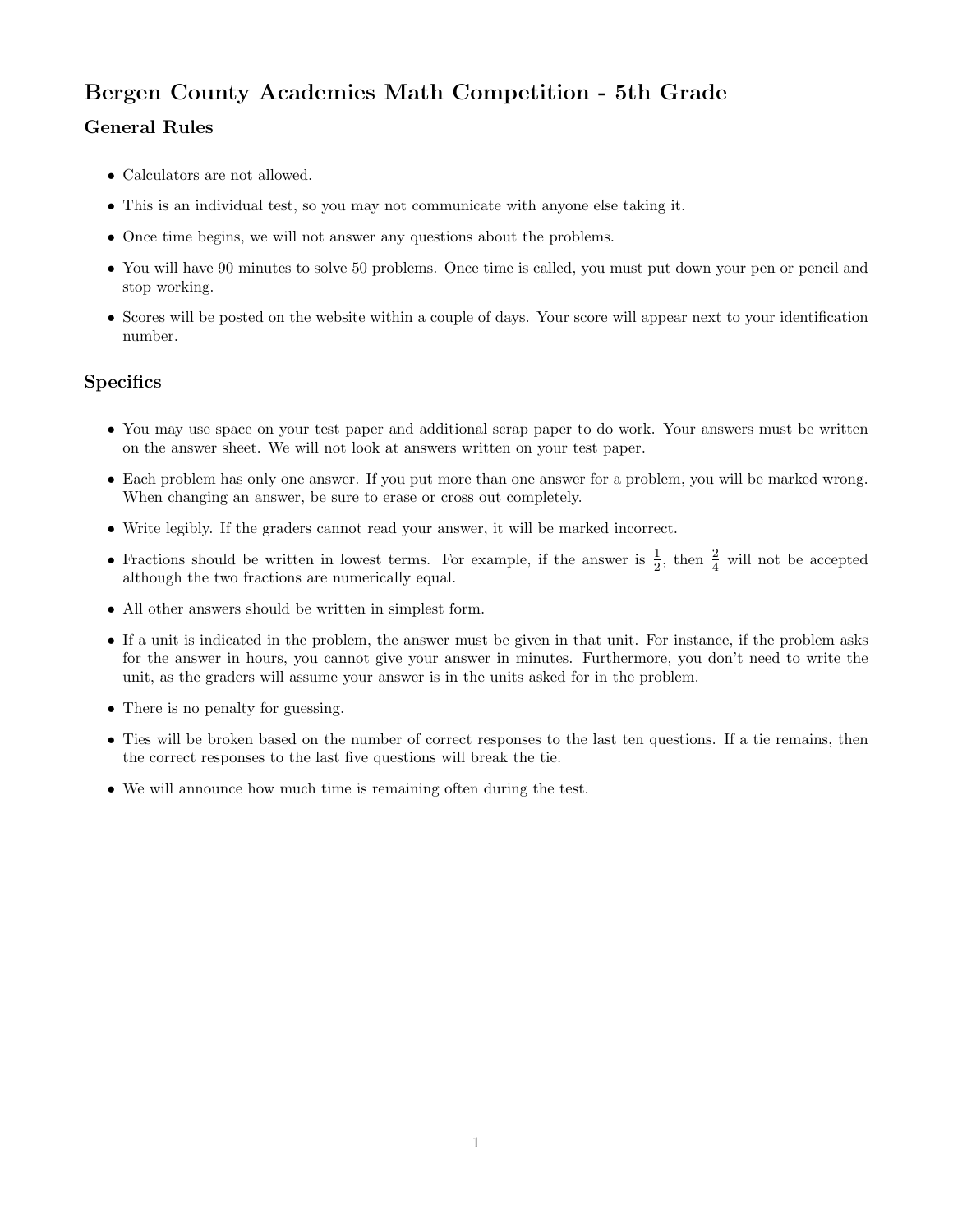- 1. How many positive multiples of 17 are less than 100?
- 2. Compute  $5^2 + 4^2 + 3^2 + 2^2 + 1^2$ .
- 3. Sungjae, David, and Alex have 64 marbles. Sungjae has as many marbles as David. Alex has 28 marbles. How many marbles does David have?
- 4. I am four years younger than Dennis, Dennis is 6 years older than Eric, and Eric is 19, how old am I?
- 5. Find the next number in the sequence: 2, 5, 10, 17, 26, 37, 50, . . .
- 6. Mr. Holbrook is placing math books in the fridge. Since the fridge is full, he has to remove 9 pieces of candy for every math book he adds. If he adds 20 books and there were originally 400 candies, how many pieces of candy will be left when he accomplishes his mission?
- 7. Bergen County Academies decides to host a 26 mile race on their track. Given that one lap is  $\frac{1}{4}$  of a mile, find the number of laps a runner must run in order to complete the marathon.
- 8. My favorite number is 6446. There is one special number that I can multiply by 11 to obtain 6446. What is this number?
- 9. Two fair six-sided dice are rolled. What is the probability that the sum of the numbers that are rolled is eleven?
- 10. What is the sum that is most likely to be obtained by rolling two dice at the same time? (Each die is numbered 1-6)
- 11. The formula for converting Celsius temperatures to Fahrenheit temperatures is  $F = \frac{9}{5}C + 32$ . Convert  $45^{\circ}C$ to degrees Fahrenheit.
- 12. It takes 26 Gigantic men to slay a dragon. If there are 64 Gigantic men, how many dragons can they slay?
- 13. The sum of three consecutive integers is 30. What is their product?
- 14. James and Steven shared a blueberry pie with 8 equally-sized slices. The cost of a plain pie was \$8, and the cost of adding whipped cream to one half of a pie was \$1. Steven ate four slices of whipped cream pie and one slice of plain pie. James ate the remainder. Each then paid for what he ate. How many more dollars did Steven pay than James?
- 15. Evaluate 40% of  $3\frac{1}{4}$ .
- 16. Yumi accidentally added 9 to a number instead of multiplying that number by 9 on a math problem. Her answer was 26. What should she have gotten as an answer?
- 17. A slice of pizza costs \$1.50. A pie, which is composed of 8 slices, costs \$10. Jason buys 6 pies. How much money did he save by doing this instead of buying all the slices individually?
- 18. Heidi is in line. Counting from either end of the line, Nate is 26th in line. How many people are in the line?
- 19. A cat runs in a circular path of radius 16 feet. If the cat completes exactly one run around the circle, then how many feet will the cat have travelled? Round your answer to the nearest foot.
- 20. You are playing a game of hearts with your three friends. Each person is dealt 13 cards from a standard 52 card deck. What is the probability that you get the ace of diamonds?
- 21. Hot dogs are sold in packages of 6 and hot dog buns are sold in packages of 8. If you want to match every hot dog you buy with a bun, what is the least number of bun packages you need to accommodate 4 packages of hot dogs?
- 22. A Gigantic man named David likes to eat Veggie Loops. On Mondays he eats 10 Veggie Loops. On Tuesdays, he eats 20 Veggie Loops. On Wednesdays he eats 30 Veggie Loops. If this pattern continues, how many Veggie Loops will he eat in one week?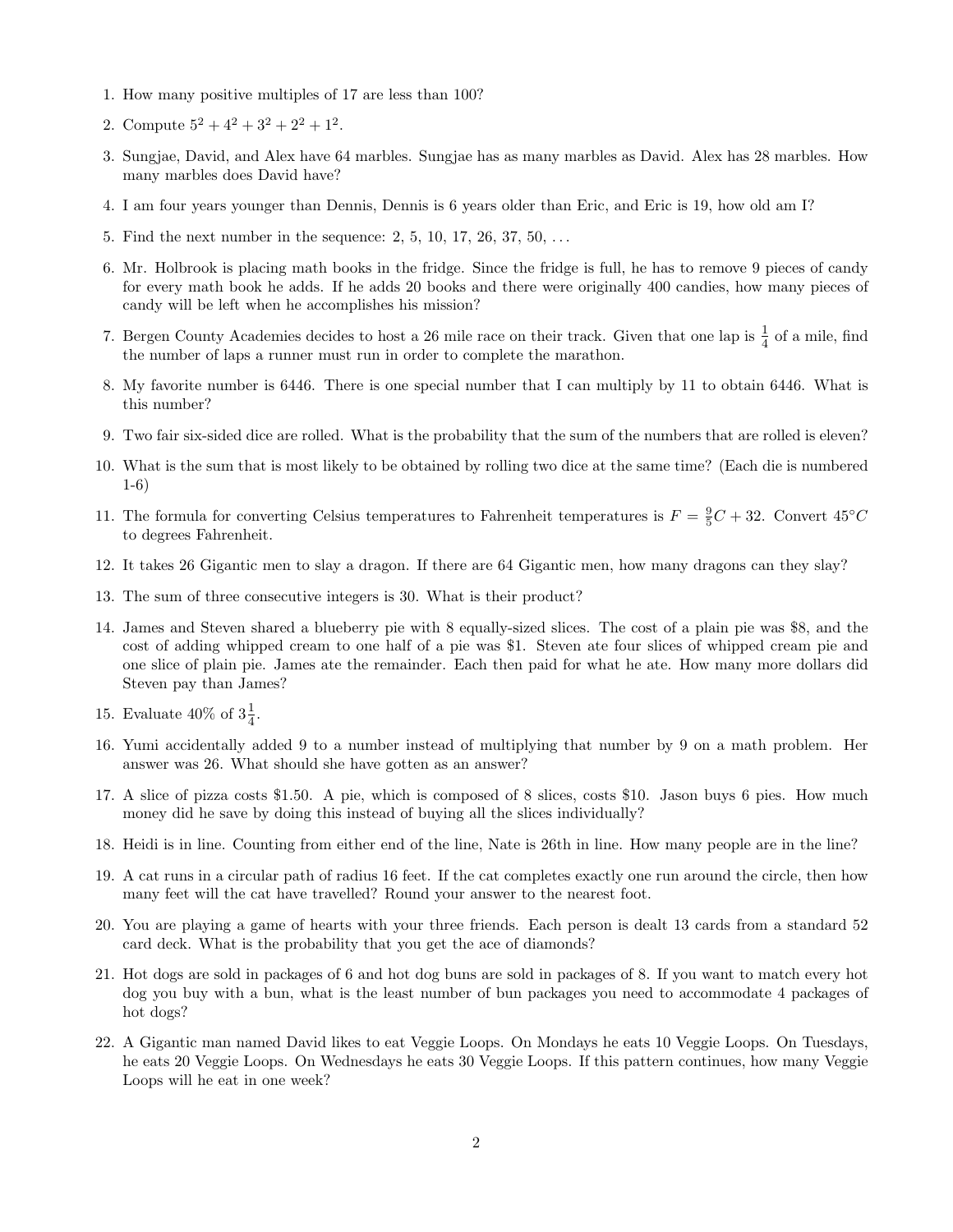- 23. Find  $\frac{7}{5} \frac{1}{3}$  $\frac{1}{3}$  in lowest terms.
- 24. Express  $\frac{1}{3} + \frac{1}{8} + \frac{1}{15} + \frac{1}{24} + \frac{1}{35} + \frac{1}{48} + \frac{1}{63} + \frac{1}{80}$  in a single fraction.
- 25. Calculate  $25 \times 25 \times 16 \times 64$ .
- 26.  $30 + 60 + 90 + 120 = (1 + 2 + 3 + 4) \times$ ?
- 27. What two-digit number evenly divides both 437 and 551?
- 28. Compute the volume of a cube that has a surface area of 384.
- 29. Mary buys a textbook that has an original price of \$40 at 20% off. Find the amount of money she saved by buying her textbook when it was on sale.
- 30. Victoria finds 6 coins each time she goes out, but among them, 4 are always fake. How many times does she have to go out to get the minimum of 25 real coins?
- 31. Isabel was hungry, and so she ate  $\frac{1}{5}$  of a full pizza. Jie ate  $\frac{1}{2}$  of what was left. If they both ate a whole number of slices, what is the least number of slices that the pizza was originally cut into?
- 32. Brian chooses the numbers 10, 24, 18, and 8, and Jason chooses 20, 9, 12, and 16. What does Brian get if he multiplies his numbers together, and divides this by the number he gets when he multiples Jason's numbers together?
- 33. 25 consecutive integers sum to 700. What is the largest of these numbers?
- 34. The average (arithmetic mean) of six numbers in a list is 64. The average of the first two numbers is 26. What is the average of the last four numbers?
- 35. Alice, Bob, Caroll, Dave, and Eve are all standing in a line. Alice is standing next to Dave, Eve is in front of Carol, and Bob is immediately after Eve. Carol is standing immediately after Dave. Who is standing in the middle of the line?
- 36. There is a positive integer n such that the sum of the digits of n is equal to n, and 7 divides n. Find n.
- 37. A number  $a$  is called a divisor of  $b$  if  $a$  divides into  $b$  evenly. For example, 3 is a divisor of 12, while 5 is not. Find the number of positive integer divisors of 30.
- 38. If  $x + y = 3$  and  $x + 2y = 7$ , find  $x + 3y$ .
- 39. Find the area of an equilateral triangle with side length 4.
- 40. As an attempt to gain weight, Jongwhan eats 10 cupcakes on day 1, and every day eats 4 cupcakes more than he the day before, starting on day 2. Meanwhile, as an attempt to lose weight, Michael eats 100 cupcakes on day 1, and every day eats 3 cupcakes less than he did the day before, starting on day 2. Find the total number of cupcakes consumed by Jongwhan and Michael starting from day 1 to day 30.
- 41. In a single-elimination tournament, a competitor is eliminated every time a game is played. 100 members of the math team compete in such one tournament for the top prize. How many games should be played until one person emerges at the top to claim the prize?
- 42. What is  $\gcd(14, 16, 8) \times \ell m(14, 16, 8)$ ?
- 43. A snail is at the bottom of a 6 meter well. Each day the snail walks up  $2\frac{1}{2}$  meters but at night it slips down  $1\frac{1}{2}$  meters. On which day will the snail to get out of the well?
- 44. What is last digit of  $2^{64}$ ?
- 45. Quinn took the AMC test with 25 questions. For every question he got right, he earned 10 points, and for every question he got wrong, he lost 2.5 points. He answered every question, and got a score of 150. How many questions did he get right?